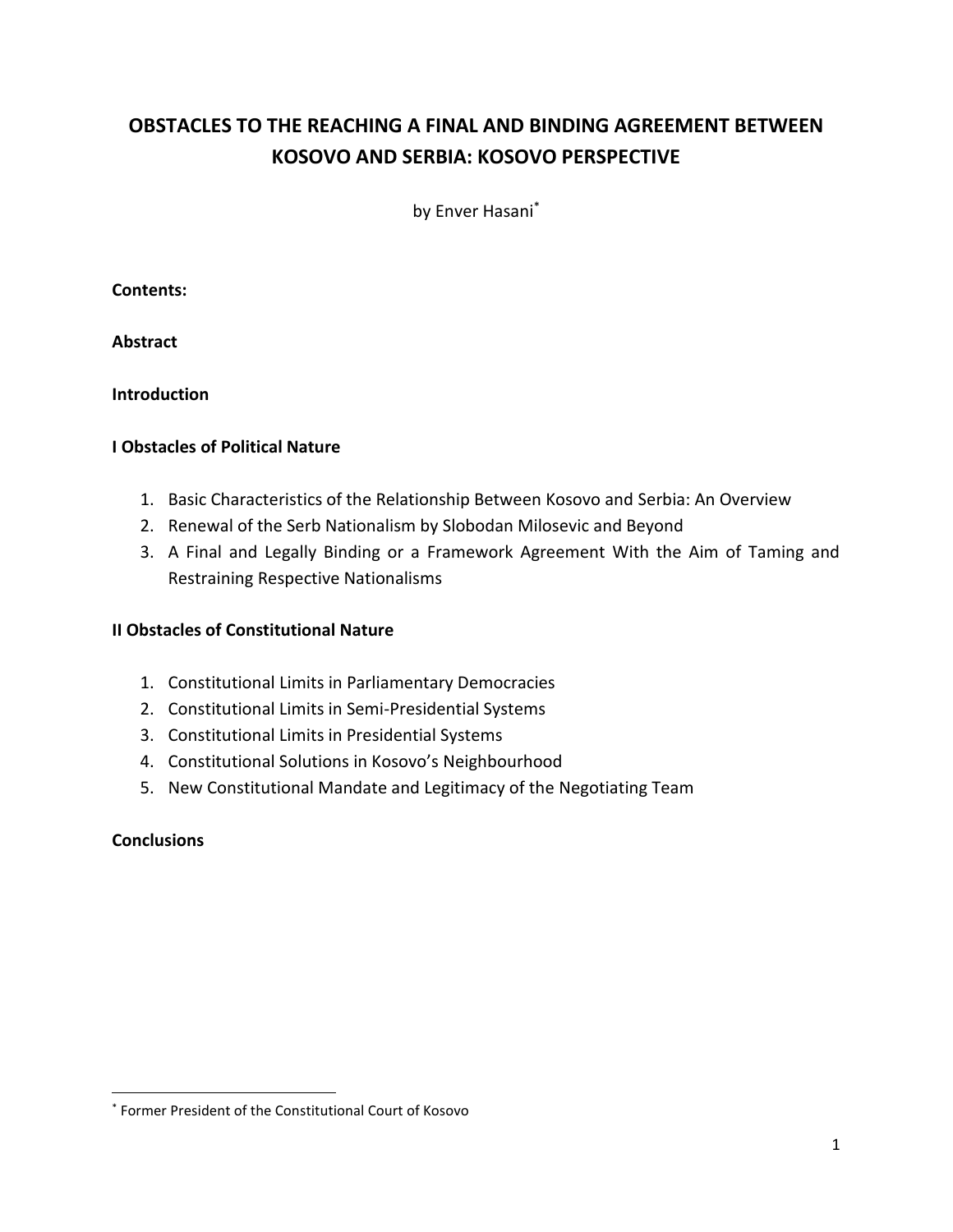### Abstract

The aim of this paper is to single out key political and constitutional obstacles standing in the way to a successful dialogue between Kosovo and Serbia. With this aim in mind, the author singles out two of the key obstacles, one of political and the other of constitutional nature, and gives reasons for their existence. In particular, there are reasons of political nature, while those having a constitutional nature seem to be more general and relate to every single constitutional democracy. The paper gives a brief analysis of the past of the Serbian nationalism and its current effects. At the same time , it makes comparisons with the current situation in Kosovo and the lack of political and constitutional legitimacy of those negotiating in the name of Kosovo. At the end of the paper, the readers will find conclusions stating that Kosovo is facing serious obstacles as a result of the lack of political cohesiveness and consensus among its key political forces as well as a lack of clear constitutional mandate of those who have so far been negotiating in the name of Kosovo. That mandate and the legitimacy should come from the Assembly of Kosovo as they do not belong to the head of state of Kosovo or anyone else

**Key words:** dialogue between Serbia and Kosovo; negotiation between the parties; political cohesiveness and constitutional mandate; constitutional legitimacy; consociational democracy; legally binding agreement.

## Introduction

In regard to the conclusion of a legally binding agreement between Kosovo and Serbia there are several obstacles. In fact, the obstacles present themselves as twofold: one of them is of political nature while the other of constitutional one. Taken together they form a serious barrier to reaching a durable agreement. If these two barriers are not adequately addressed, there is a real risk that Kosovo may serve as a destabilizing factor in the region and beyond, in particular if a solution is imposed dividing Kosovo further along ethnic lines. In that case, Kosovo for sure will have a destabilizing effect in other areas of Europe, as well as in addition to the wider Balkan region.

The above is true from the Kosovo perspective, needless to say, not the Serbian one. If we would be discussing the issue from the Serbian perspective then we would have to deal with other obstacles, an approach stretching far beyond the scope of this paper.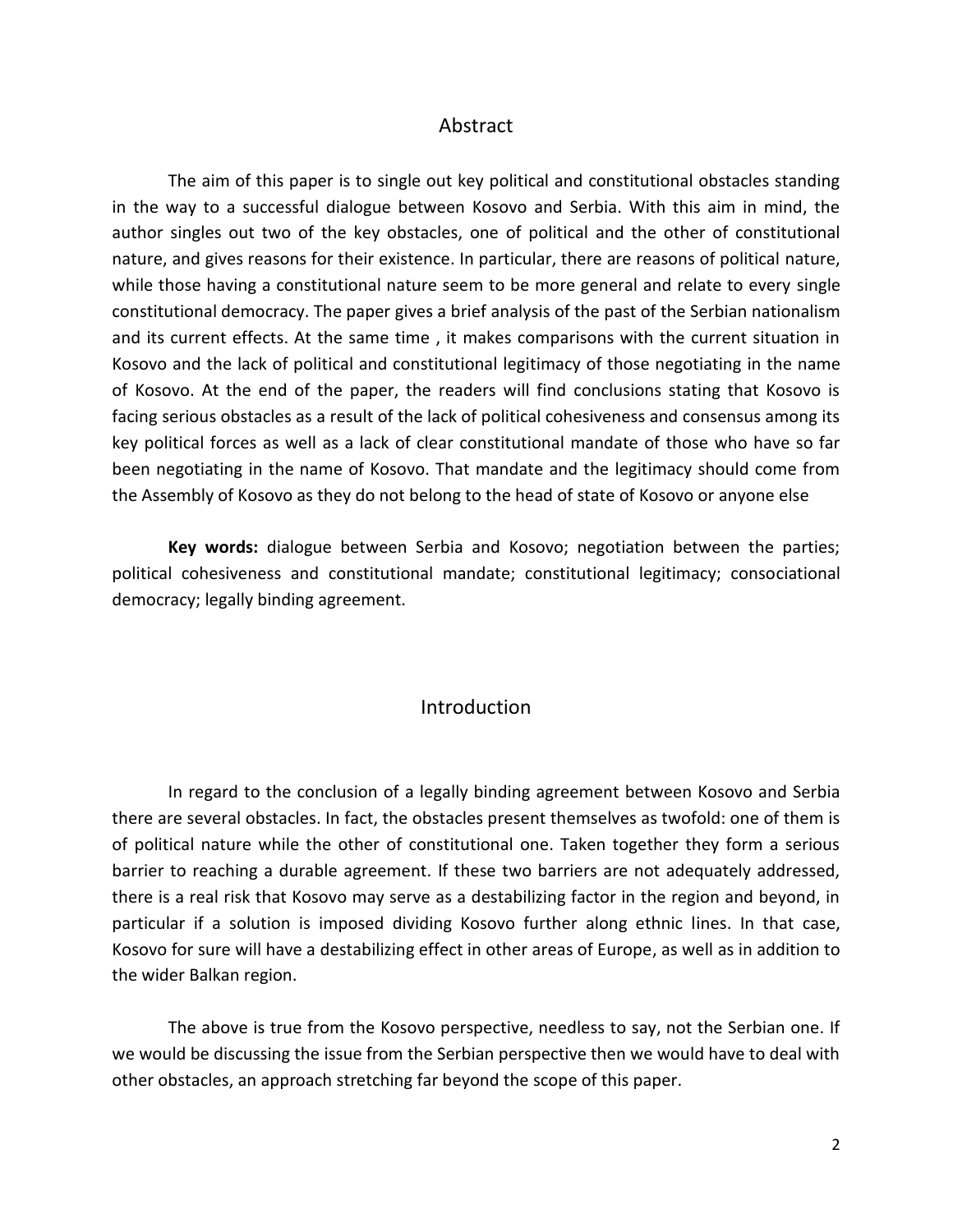Obstacles from the first group being of a political nature, entirely extra-constitutional, are related to political dynamics within Kosovo and the political legitimacy of those alleging to possess a constitutional mandate to negotiate and decide in the name of Kosovo. Those who claim such a mandate argue that it stems from the Constitution of Kosovo ("Constitution of 2008") and their "courage and bravery" as former guerrillas who fought the regime of the Serbian dictator Slobodan Milosevic. The latter, by default, means that these people believe to be the only ones in Kosovo to have a political legitimacy to negotiate and reach a historic agreement with Serbia since they represent the former guerrilla fighters who fought the war against Serbia. A key figure among this group of claimants is the current President of Kosovo, Hashim Thaçi,: he believes that in a Weberian sense, the war legitimacy gives him and his group an unlimited legitimacy to negotiate and decide in the name of Kosovo. The object of this negotiation and decision, it should be stressed out clearly, is Kosovo's national and territorial identity and integrity as enshrined in its Declaration of Independence of 17 February 2008.

Obstacles from the second group, being of a constitutional nature, have to do with very nature of constitutional democracy applicable to Kosovo. This democracy has two features: first, it is of a consociational type of parliamentary democracy as far as its internal logic is concerned; second, this type of democracy is based on the separation and balancing of powers in which the head of state serves exclusively as the head of state , not the head of the executive. This second feature in particular, as a matter of principle, severely limits the prerogatives of the head of state to negotiate and conclude agreements, for the implementation of which the executive branch of the government is constitutionally in charge.

### **I Obstacles of Political Nature**

#### **1. Basic Characteristics of the Relationship Between Kosovo and Serbia: An Overview**

The relationship between Kosovo and Serbia forms part of the complicated problems and issues in today's Europe. There are many reasons for this state of affairs, but in our view two among them stand out: firstly, it is the Serbian myth over Kosovo and the second is a result of this myth and has to do with the nature of the Serbian nationalism and its rigid structure.

For Serbs, since the birth of their nationalism in the 19<sup>th</sup> century, Kosovo and the myth over it has served as a guiding principle of their foreign and internal policies. There is no war that Serbs have waged in the recent past where the Myth of Kosovo did not serve as a war policy and the very aim of it indeed. It goes without saying that some of the wars the Serbs waged were lost, in particular those waged without Allies (e.g. the war with Bulgarians in 1885); other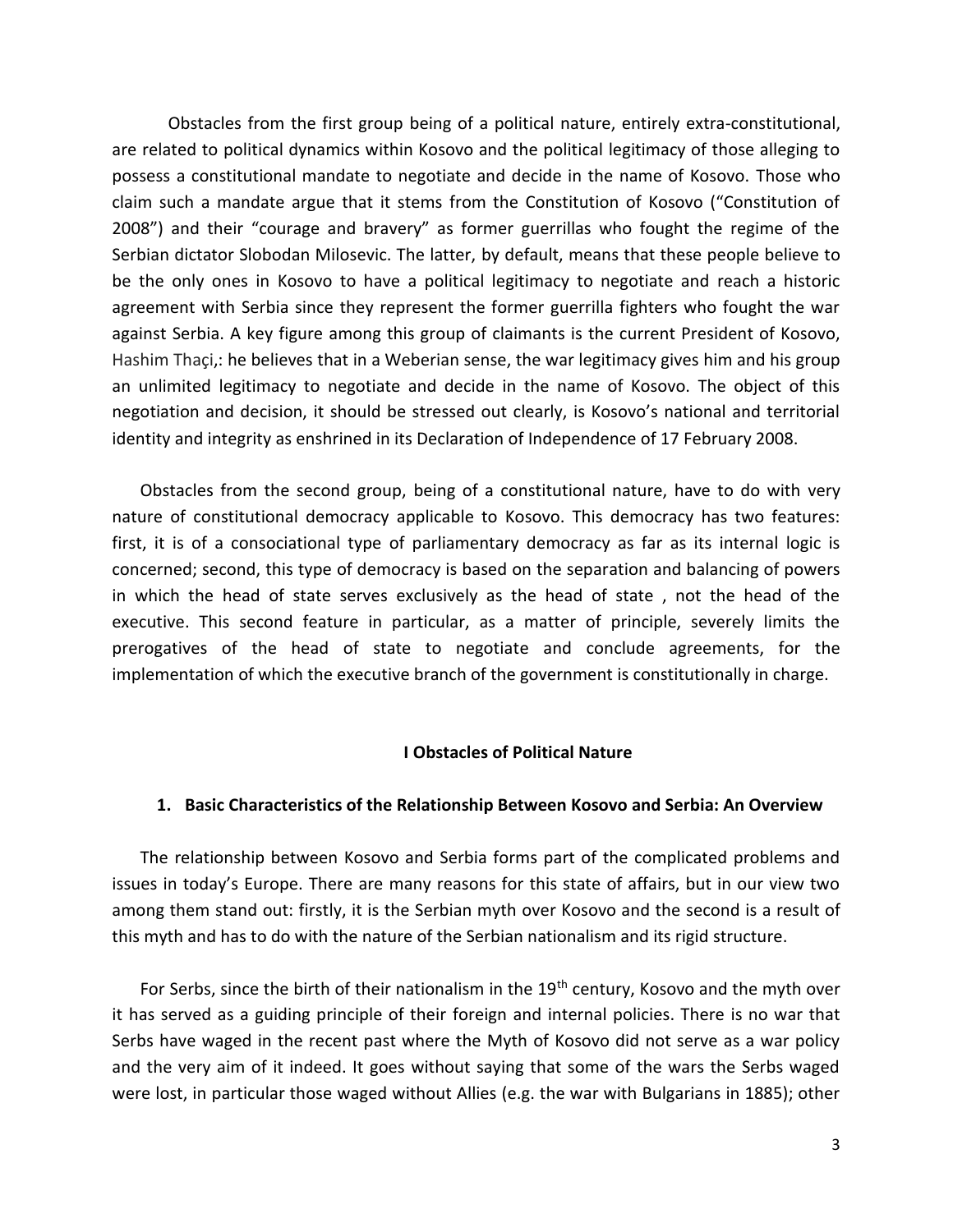wars , those, that were waged with allies, the Serbs emerged victorious in all of them. The last types of wars dominate the military history of Serbia.

This foreign policy behaviour of Serbia has been conditioned throughout history by its internal dynamics developing within the society and its state establishment. Seen from this perspective, such foreign policy did not allow the Serbs to develop a vibrant democracy at home, much in the same manner as it had been the case with the French and their Algeria policy until general De Gaulle bravely embarked on a path to solving the Algerian issue. In this sense, the Myth over Kosovo served as a real driving force defining key Serbian foreign and internal policy goals and objectives throughout their modern history. It did not matter, as it does not at present, that the Myth over Kosovo is based on fake and unreal assumptions, not having any real historical corroboration at all. This is, in fact, the very essence of every myth. What matters is that even genocide on the territory of former Yugoslavia is attributed to the realization of the Myth over Kosovo.

The second reason explaining the complexity of the Kosovo-Serbia relations is related to the mental position of the Serbian nationalism, that is, its imperial mental state as it was said by famous Serb historian Latinka Perović. As such it exists mainly as a result of the role and position of the Serbian Orthodox Church (SPC) in the Serbian society. This church has been and still remains a reservoir and repository for cultivating the idea of the Serb martyrdom and the revenge of Kosovo since its loss in the famous Battle of Kosovo against the Ottomans (1389). Ever since, this battle, the idea of a forceful retaking of Kosovo from the Ottomans, whose identity in the meantime passed onto local Albanians and other Balkan Muslims, became a defining feature of the Serbian policies, both internal and external. In other words, the idea of a forceful retaking of Kosovo and its revenge was preserved among the clergy and the Church as a very important institution of the Serbian national identity. This fact is connected with the social structure and the very origins of this clergy and its social status: it emerged and developed from among the ranks of the lower classes of the Serbian peasantry and was supported by a very thin elite that itself belonged to the same social class as clergy. This symbiosis produced a very rigid nationalism among the Serbs and had contagious effects in Kosovo among its majority Albanian population and its nationalism. In fact, the Kosovo elite and its nationalist reasoning during the early seventies and onwards of the '20 century is nothing but a reproduction of the basic social tenets of Serbian nationalism, with one difference: Albanians did not have a national institutions like the SPC to forge a separate and consolidated national spirit. Albanian language was the only cohesive factor, but not enough as to counteract the Serbian offensive against Kosovar local elite and its aspirations. This is another issue to which we shall not further stick to until another opportunity. Let's now turn again to the issue of the role and position of the SPC in Serbian nationalism.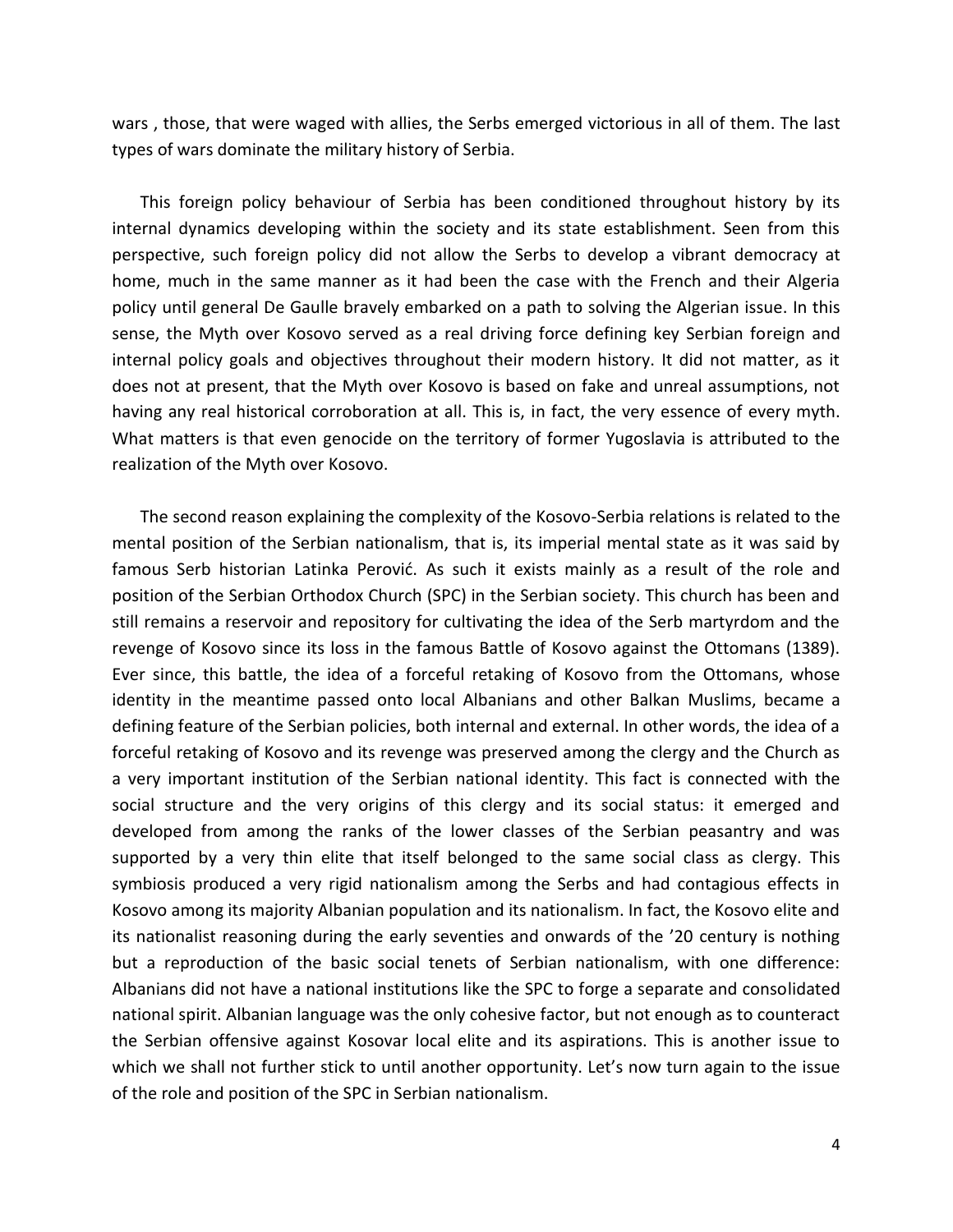The SPC factor explains a lot about the nature of the Serbian loyalty towards the national cause and the Serbian imperial project, making it different from other nationalisms in the Balkans of the Ottoman era: while Albanians served under the Ottomans as a sort of Cossacks of their empire, and Armenians and Jews as their financial and cultural brain and a progress, the Serbs through the SOC pursued different path. Alongside with the Bulgarians and Greeks, the Serbs through their national church managed to preserve the basic national institutions of customary law, making use of them in the 19<sup>th</sup> century for the purpose of their national rebirth and consolidation. This fact is a parameter against which one could evaluate their current state of affairs in the Kosovo - Serbia relations as a result of the fact that the key institutions of the SPC are located in Kosovo, despite all transformations that the SPC has undergone in recent decades. The transformation, however, is a result of external factors stemming from the balance of international forces in recent decades, something we have seen in the recent past: during the Balkan Wars, Serb nationalism went with all its force and ferocity against the Balkan Muslims and engaged in an extensive policy of ethnic cleansing, enjoying full support of the European political establishment of the time. Something similar happened during the First World War: Serbs emerged as victorious siding with the victors and not because of their war efforts, which were very negligible at best. The same scenario was repeated in the first years following the collapse of former Yugoslavia when Serbs of Milosevic engaged in the extensive policy of ethnic cleansing.

In pursue of their imperial projects, Serbs have committed grave mistakes. This was noticed by the Serbian national politician of the time of the Balkan Wars, Nikola Pasic: instead of going for the realization of their imperial project of Greater Serbia, Serbs went for the implementation of quite a different and megalomaniac South Slavic Project, that is, the project of Yugoslavia. In the north of Yugoslavia, there was even then a more progressive cultural milieu, a fact that burdened the relations of Serbs with the other Yugoslavs. New power holders in Belgrade did not realize that they had over their shoulders not the realization of their imperial project but the burden which was to be carried on by them. In this new context, that is, in the context of Yugoslavia, Kosovo and Albanians started to serve as a new force to be reckoned with by other anti-Serbian imperial forces of Yugoslavia. For this reason, with the change in international constellations to the disfavour of Serbia and its ally Russia, the Serbs would face severe repression and violence at the hands of their neighbours. That violence in the South of former Yugoslavia was disorganized and chaotic as a result of the cultural and political level and low education of people nourishing anti-Serb sentiments. In the north of Yugoslavia, the situation was different, however: the violence was entirely organized and centralized much in the same manner the world has seen in the concentration camps of the Nazi Germany.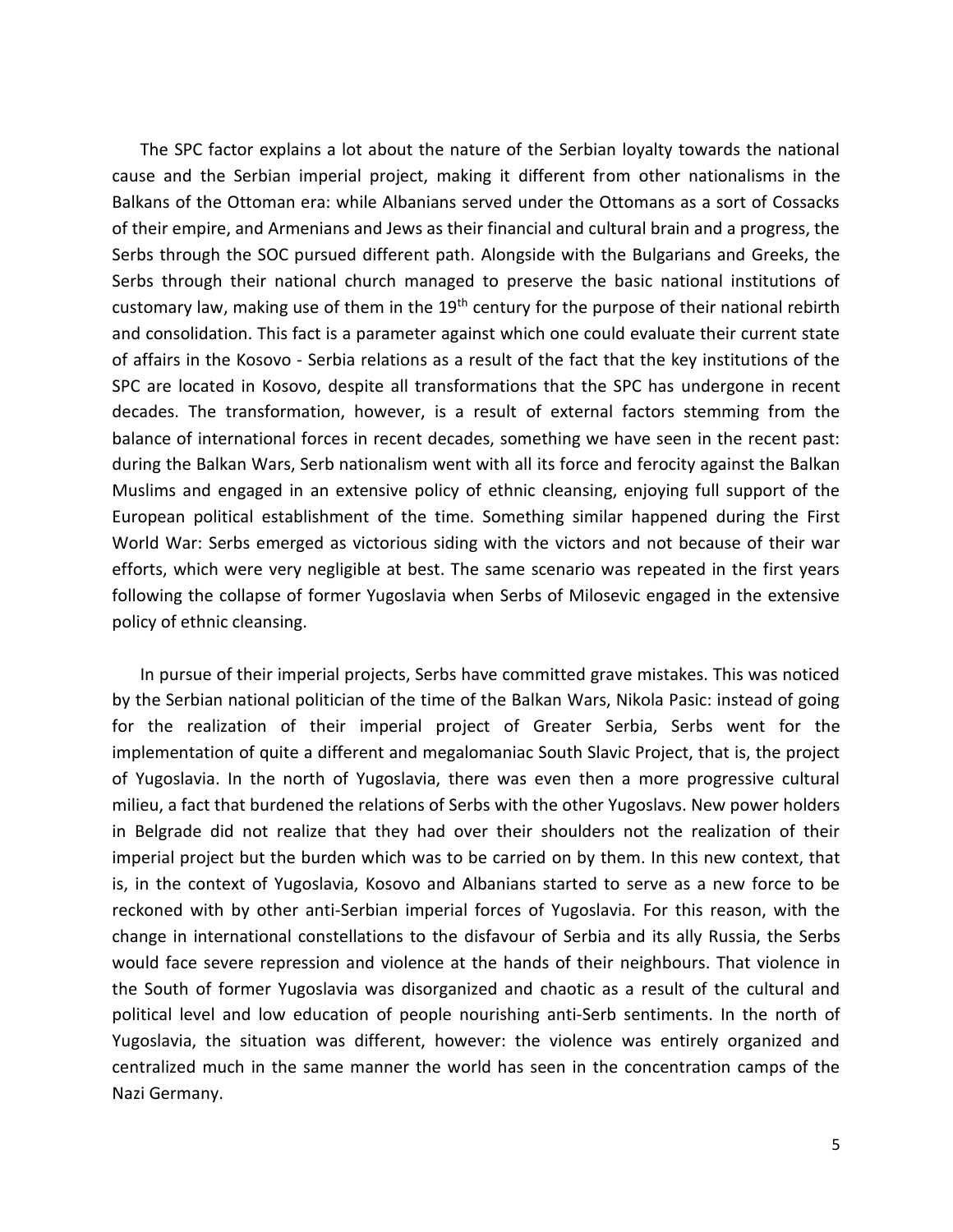The collapse of Yugoslavia heavily reflected in the relations between Kosovo and Serbia. During the Communist era Kosovo did not have an impact in the internal dynamics of the Yugoslav state, which were formed and dominated mainly by the Serbs and Croats. The overall policy of the Yugoslav state before the downfall of the Serb communist leader Alexander Rankovic in 1966, who led the very repressive policies against the Albanians and Muslims in Yugoslavia, had been of a Stalinist type: non-Slavic nations were seen as an unwelcome element destroying internal social and state cohesion of the new Slavic states formed with the advent of Communism.

#### **2. Renewal of the Serb Nationalism by Slobodan Milosevic and Beyond**

On the eve of the end of the Cold War and the collapse of Communism, in Belgrade emerged a strong populist movement led by a person who would soon become Serbia's dictator leading the Serbs into abyss much in the same way Hitler did with Germans. Serbian elite construed Milosevic as a temporary phenomenon who would finish "dirty job" in the Serbian political scene , that is, hoping that he would purge the scene from former communist cadres with his populist policies relying on social and national discontent of the Serbian masses. Among Serbian national discontent, Kosovo ranked the highest: it was seen as a symbol of their suffering and humiliation during the Communist era at the hands of Tito and its vision of Yugoslavia. In this regard, Milosevic was seen as a saviour.

This hope of the Serbian elite, that is, a hope for an idealized Serbian society with Kosovo back within its borders and the purge of the old Communist cadres raised during Tito's times would cost the Serbs and Serbian society a lot. Not only the Serbs lost all the territories they claimed to have been theirs as a result of their wars won in the past, but as well they suffered a lot and became tragic victims of Belgrade's policies against their neighbours. Serbs lost their privileged position they enjoyed vis-a-vis other former Yugoslav republics, including Kosovo, once and forever. This defeat of the Serbian imperial project occurred not because Serbs lacked military might and force to project outside their borders, but because of the radical change in the international balance of forces, a fact that Serbs did not realize when they decided to rally behind Milosevic during the last years of Yugoslavia. New international balance of forces did not favor Serbia and its national interests in the manner Milosevic had framed them. Following the collapse of Communism, a new balance was constructed favouring a moderate balance of power among all Balkan nations. No nation would enjoy any military or other disproportionate superiority towards the others in the Balkans. The turning point in this sense ushering in a new balance of forces among Balkan nations was the Dayton Peace Accords (November 1995). With Dayton, a new era ushered in: the Muslims of the region would serve not as an object to be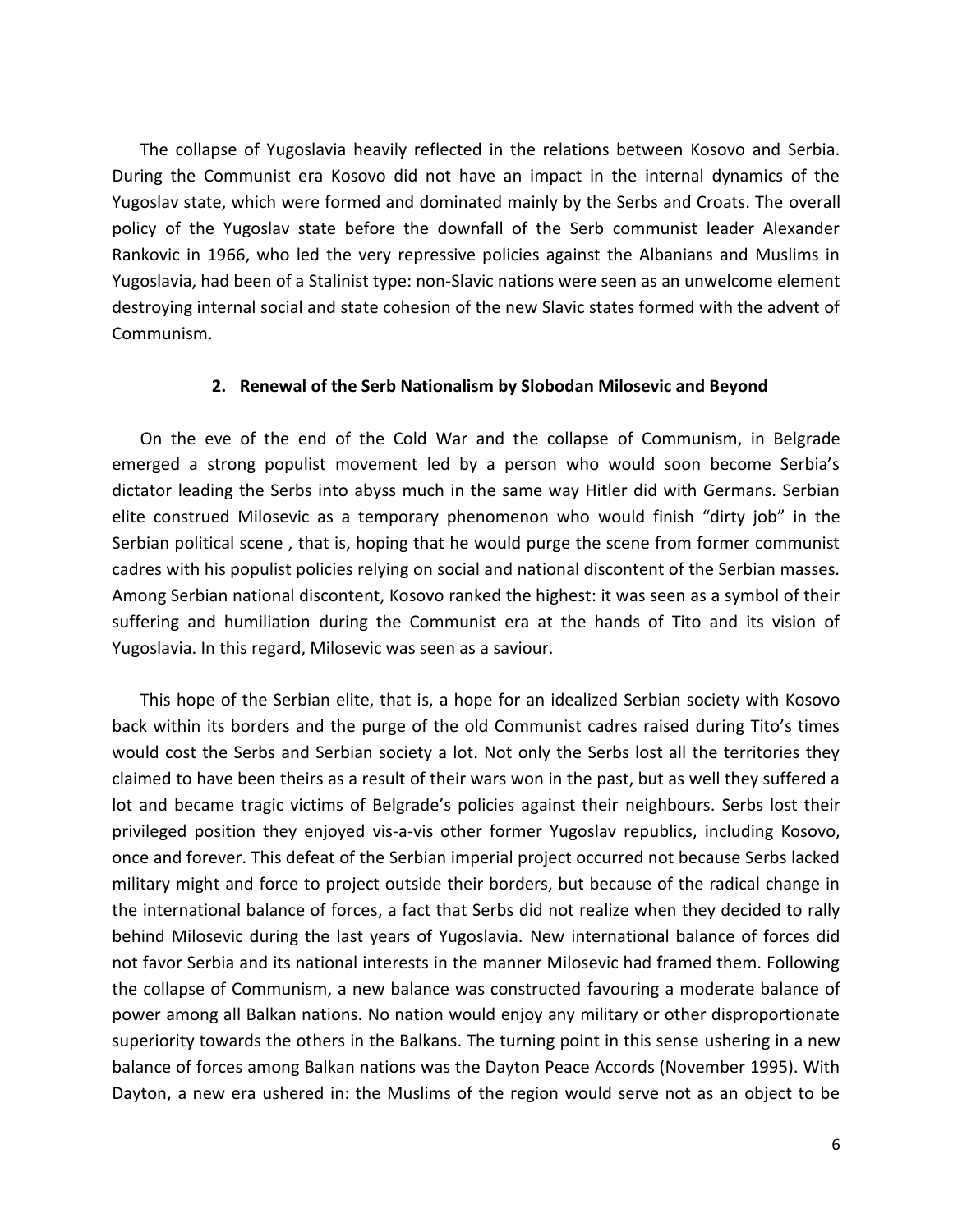repressed but as an active subject and participant in the new balance of forces in the region and as a cultural asset of Europe. This approach serves as a corner stone of stability and prosperity of the Balkans.

One of the main remarks against the policies pursued by Milosevic was his anti-Western orientation. This does not mean, however, that he was sincerely pro-Russian. In fact, he used Russia to pit it against Americans and the West. This is confirmed by Richard Holbrooke in his memories noting that Milosevic had confessed to him that Russians are good just for trade of iron and raw materials, nothing else. In this sense, Alexander Vučić is not much different from him: military bases in Serbia, in an area where the West is challenged daily on security matters, represents nothing but a blackmail of the West. In fact, military bases in Serbia serve to send a message to the West that Serbia is a serious and indispensable factor in the region and that she will rebel if it does not get what it wants in its dialogue with Kosovo. This, however, is a misrepresentation of the weight of Serbia: as noted, in the Balkans there is not, and it seems there shall not be in the near future, a preponderant power to dictate the external powers in its favour. In this sense, a general denominator of Serbian internal and foreign policy is nothing but its Euro-Atlantic orientation. There is little perspective for Serbia and any other nation in the Balkans, outside the Euro-Atlantic political, security and cultural area.

The only aspect in which Alexander Vučić might be right is his theory about Kosovo as a security threat to Serbia. But it is highly unlikely that Russian military presence in Serbia is Kosovo related. This holds true taking into account the fact that NATO presence in Kosovo is not in an offensive posture but as a factor of stability, alongside with its presence in Bosnia-Herzegovina and elsewhere in the Balkans apart from Serbia. It is Serbia that is the only state that has Russian military bases while all others in a direct or indirect way have NATO military bases and presence. This means that it is not Kosovo, but Russian security interests which stand behind Serbian foreign policy goals. This is so despite the fact that in civilian terms, the Serbian society is strongly in favor of Euro-Atlantic integration of their country. NATO's presence in the Balkans has quite different aims from that of Russia: its presence in the Balkans is of an utmost importance for political stability, social , economic and cultural progress of the region as a whole. This is not the whole story, however: the Balkan nations should understand that NATO's presence is a necessary but not sufficient factor for their overall progress and prosperity. They should themselves redefine their destiny and relations among themselves, that is, the Balkans nations should themselves decide about the model of living and coexistence in their common region. In this sense the Kosovo-Serbia dialogue that has started seven or so years ago should be seen, despite the fact that the overall atmosphere among two nations is as strenuous and poisonous as it was a century ago..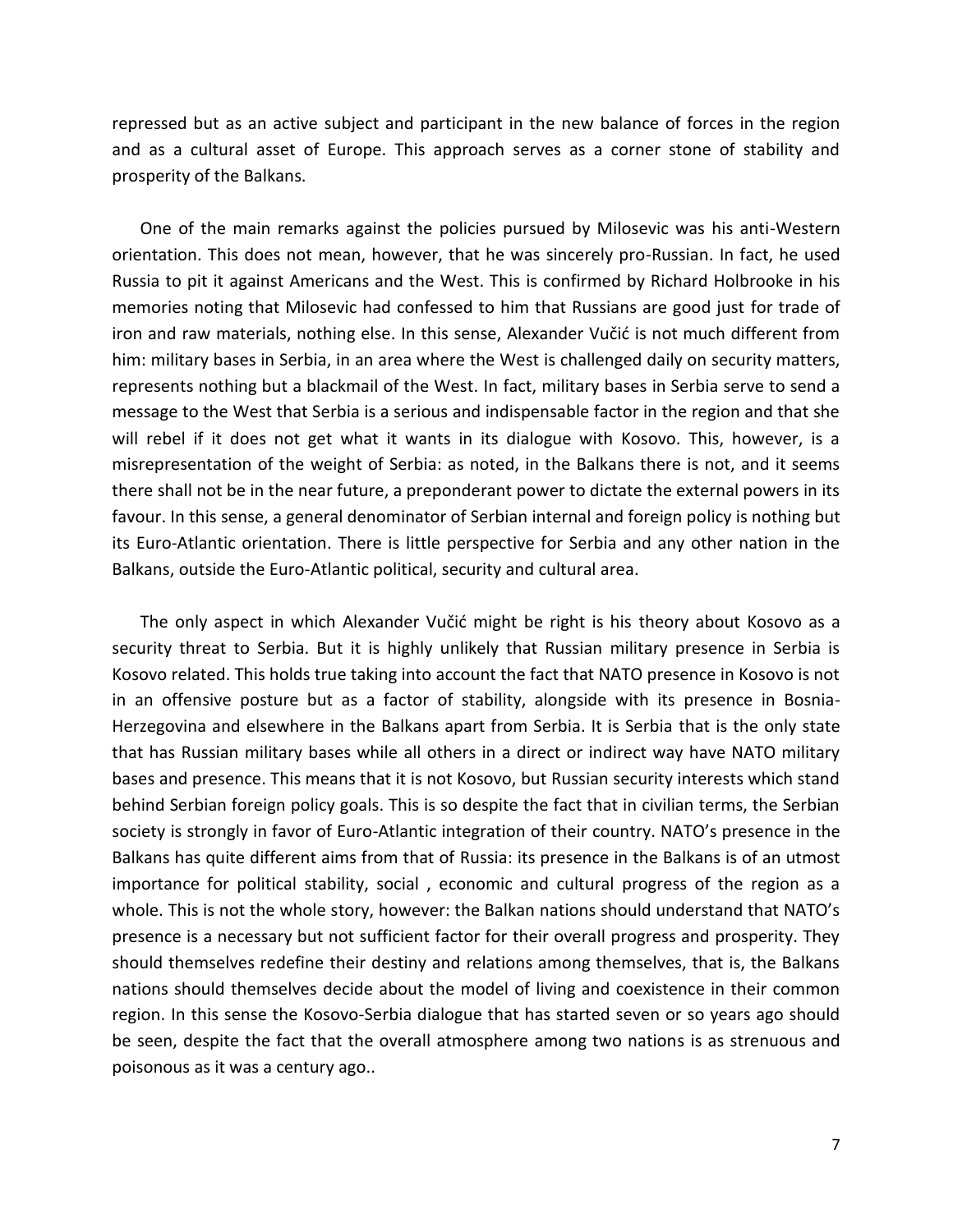# **3. Final and Legally Binding or a Framework Agreement With the Aim of Taming and Restraining Respective Nationalisms**

Such an atmosphere, created in a region with a huge military presence of the West and tangible incentives and promises of the EU for both parties, did not manage to produce more than a technical dialogue ending up in few framework agreements mostly having a non-selfexecuting nature. In fact, all agreements reached in Brussels between Kosovo and Serbia through the mediation of the EU have had horizontal effects mainly , that is, their legal force and practical destiny has been left to the mercy of local actors who signed them.

There are several factors leading to such a situation with Kosovo-Serbia framework agreements. First among them is the fact that Serbia considers Kosovo as its own integral part. This is a very serious obstacle to any progress towards reconciliation. This stands, in essence, because of the fact that agreements produced in Brussels have been of a dubious nature as they used a very general and imprecise terms and phrases. This situation could not have been better if one takes into account the political situation and Serbian mindset when the dialogue in Brussels started years ago. Anything apart from a technical type of dialogue with Kosovo would have been suicidal for the political establishment in Belgrade.

The above is not, however, a key reason for this state of affairs in the relationship between Kosovo and Serbia. There are other reasons, too. They relate to the internal political and other dynamics developing within respective societies of Kosovo and Serbia at present.

Among the first are those circumstances that both Serbs and Albanians have displayed during the dialogue process in Brussels. While those who negotiated and signed in the name of Serbia increased and further enlarged their scope of legitimacy, in Kosovo the opposite happened: Kosovo negotiators lost that little legitimacy they had enjoyed until then as a result of the fact that they were seen as persons making unjust concessions to the Serbs going well beyond the stipulations of the Ahtisari Plan. Why is this so as far as the Serbian side is concerned?

A. Vučić and his collaborators prepared the Serbian society in advance for any future dialogue and eventual concession to Kosovo in case a need for it emerged. In this sense, the symbolic rhetoric of the Serbian establishment has been "Europe and the West, employment and prosperity or facing backwardness". In order to pursue his agenda, A. Vučić opened an internal dialogue among all strata of the Serbian society, explained to them that foreign investments would ensue in case Serbia settles the Kosovo issue . This approach was meant to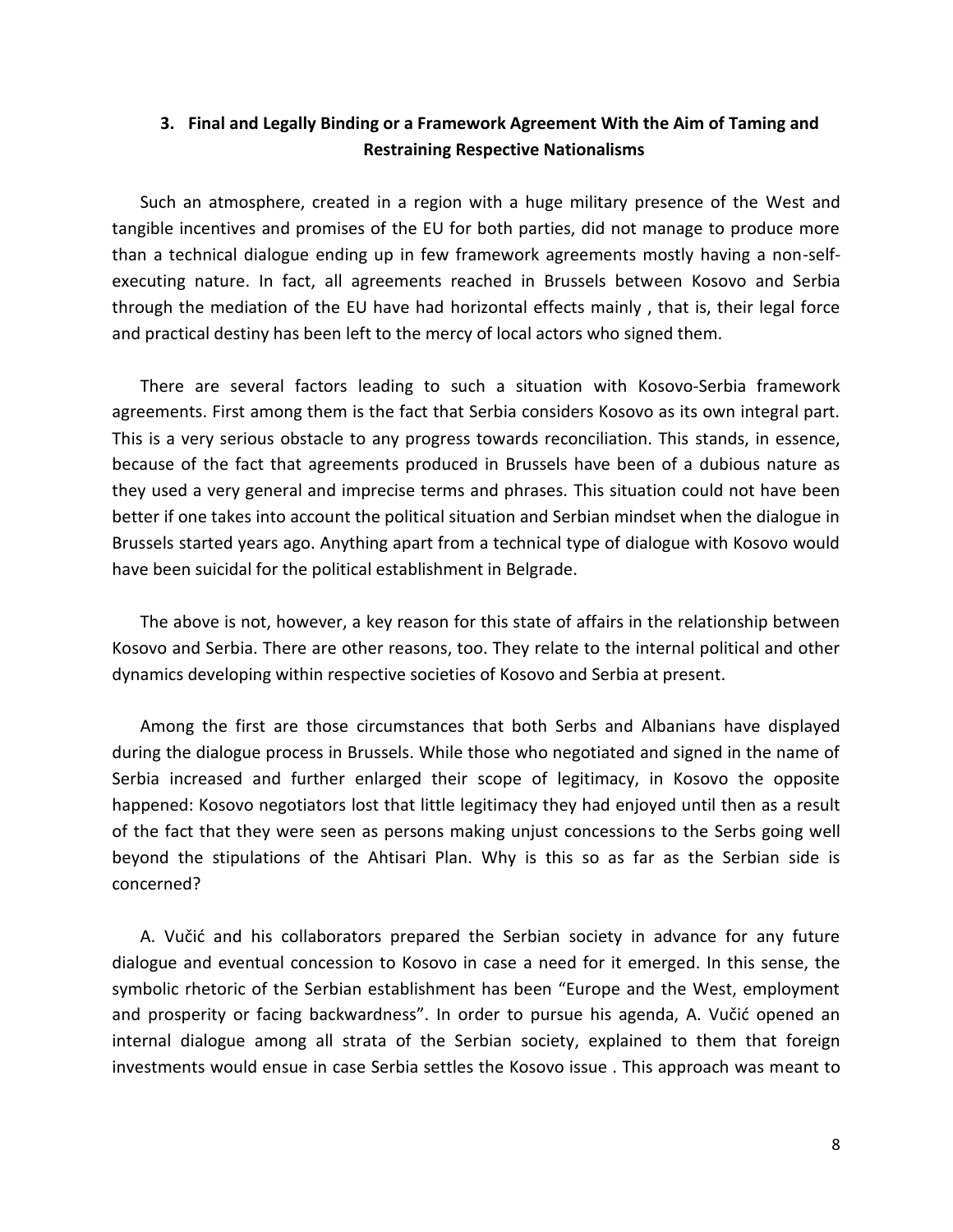render the issue of Kosovo as a collective responsibility of whole Serbian society, a very wise move as it consolidated the cohesion of the Serbian society to the maximal point.

This is not the case with Kosovo: President Hashim Thaçi spent all of his political legitimacy negotiating with Serbia . It did so for two reasons. In first place, he signed agreements and other arrangements which in most cases never got implemented; and, second, for the most part the dialogue was conducted by persons authorized by him, devoid of any political legitimacy within Kosovo political spectrum as well as among general populace (e.g. former chief negotiator Meme Edita Tahiri). When the time came for the implementation of the reached agreements and other arrangements, President H. Thaçi realized that he had spent all of his legitimacy in his efforts to convince Kosovo Albanians that negotiations in Brussels were in Kosovo's favour and that Kosovo was winning an upper hand against Serbia. The situation was quite the opposite: the Agreement on the Formation of the Association of the Serb Majority Municipalities of Kosovo (hereinafter referred to as the "Association Agreement") falsified his and the theory of his proxy negotiator Meme Edita Tahiri as far as advantages and benefits of Kosovo were concerned. In fact, Kosovo gained nothing tangible as none of the commitments regarding Kosovo's integration into international community were respected: Serbia still continues to this day to obstruct any step of Kosovo for a membership into international structures, no matter how politically irrelevant they might be (such as those dealing with sport and culture)

Such an internal situation in the society of Kosovo, that is, a situation of total delegitimating of its negotiators has not changed as of yet. This state of affairs , in fact , became worse following the resistance by Kosovars for the ratification of the demarcation agreement with Montenegro. Ever since few legitimate leaders remained in Kosovo to pursue a credible negotiation and dialogue with Serbia with the purpose of achieving a lasting solution on the relations between two countries. It is very unlikely that in the near future there shall emerge someone with credible legitimacy to negotiate and dialogue with Serbia. It is well known that a precondition for a successful negotiation is the possession of political legitimacy and credibility by those who undertake commitments during the negotiating process so that they can deliver on promises and commitments undertaken. In Kosovo for the moment such a personality does not exist, which is not the case with Serbia.

In Serbia, Aleksandar Vučić has consolidated his political legitimacy through the socialization of the Kosovo dialogue, making it a general Serbian agenda. In this context, Serbian military bases are seen, in the eyes of the ordinary Serbs, as a guarantor and hope to the effect that Serbia is not alone in the process of dialogue with Kosovo.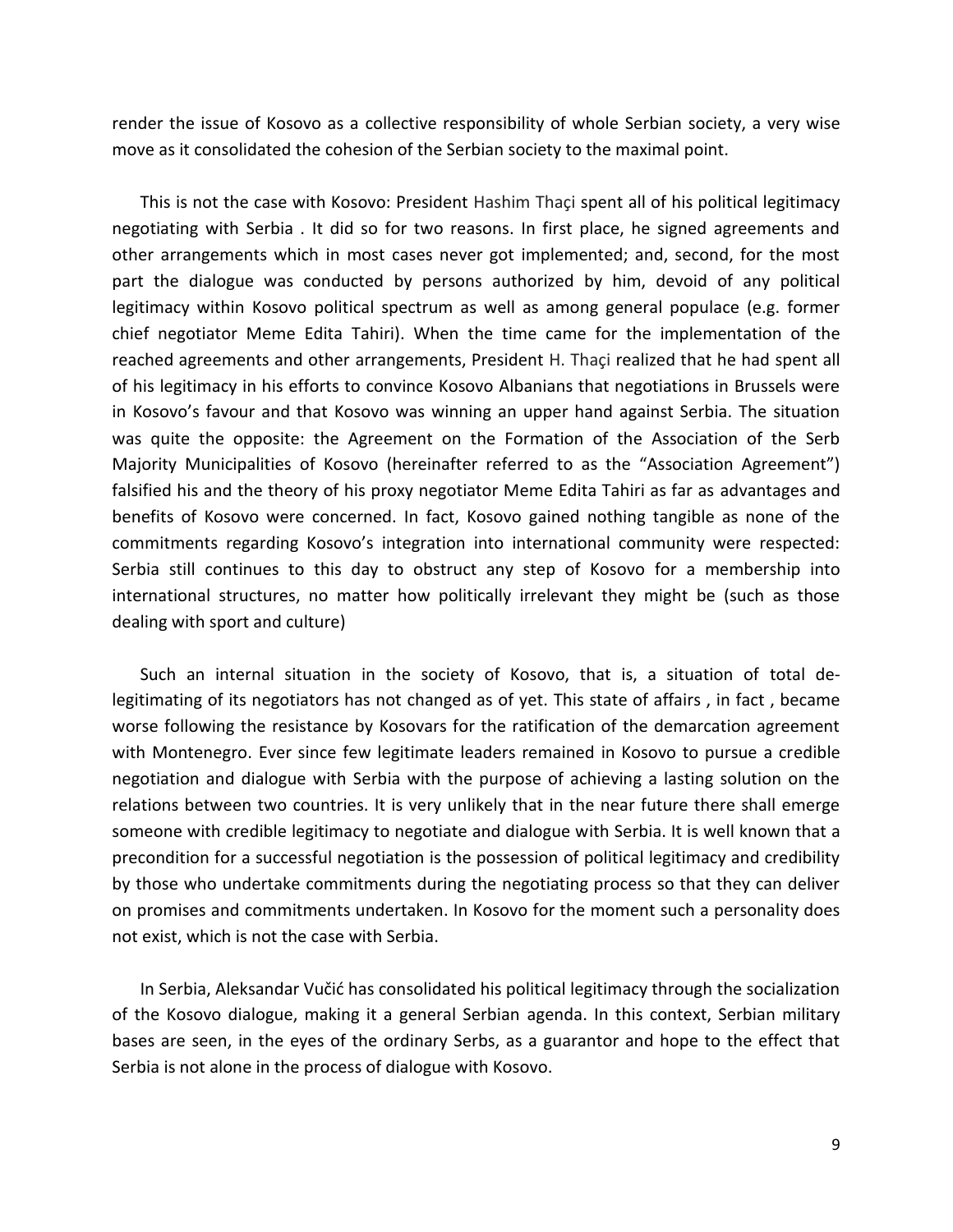As for the external factors, it is worth mentioning at the outset that European appeal has different connotations and mobilizing force in Kosovo and Serbia. While in Serbia, Europeanization means a heavy gravitational pull as a result of historical circumstances , this is not the case with Kosovo. In Serbia it is quite normal to be pro-European as it did have a huge impact throughout the history of realization of the Serbian imperial project during the last century and a half, until the war of 1999 of the West against the Serbian regime of dictator S. Milosevic. In this European positive perception among Serbs falls as well a very strong pro-Russian policy of the Serbian regime, as a result of the fact that the Russian foreign policy goals during the formation of the Serb national state and the realization of its imperial ambitions have been in the same line with it. In fact, there is no difference with Serbian policy goals and that of the Tsarist Russia as the latter used the Serbs and other South Slavic nations of the Balkans to pursue its hegemonic, anti-German and anti-Austrian ambitions in the region we live in.

On the other side, Albanian historiography has incessantly forged a myth of Europe as an evil structure with an anti-Albanian inclination. Europe is seen, in other words, as a source of Albanian suffering, victimization and tragedy. This is, of course, not true at all. This discourse about Europe was born as a result of inability of the Albanian historiography to explain, in scientific terms, international relations and the balance of forces on the international plan at a given time and moment as well as a result of the need of the Communist elite in Albania to legitimize itself through the creation of a permanent enemy called Europe.

The above is an objective obstacle that renders impossible any successful negotiation with Serbia in the format in which it has been conducted so far. In order for it to be a successful, the current format of dialogue and negotiation between Kosovo and Serbia has to change and take into account the internal political dynamics of Kosovo and political legitimacy of its negotiating team as well as the position and perceptions of the international factor who has been serving as guarantors of the new state and constitutional identity of Kosovo.

Internal political circumstances in Kosovo and their dynamics can be fixed only through a new political compact among key political forces and civil society of Kosovo. This cannot be done using the current constitutional and legal electoral system. This is so due to the fact that the election system in Kosovo is designed to further develop the consociational democracy installed in the country after the war . This new political compact should serve the purpose of political re-legitimating of political forces in Kosovo since it cannot be achieved through electoral processes as the electoral system is not designed for legitimating of political forces other than for the purpose of governing the country. Other options that are led by the Government of Kosovo trying to form through a proposal of a negotiating team with Serbia are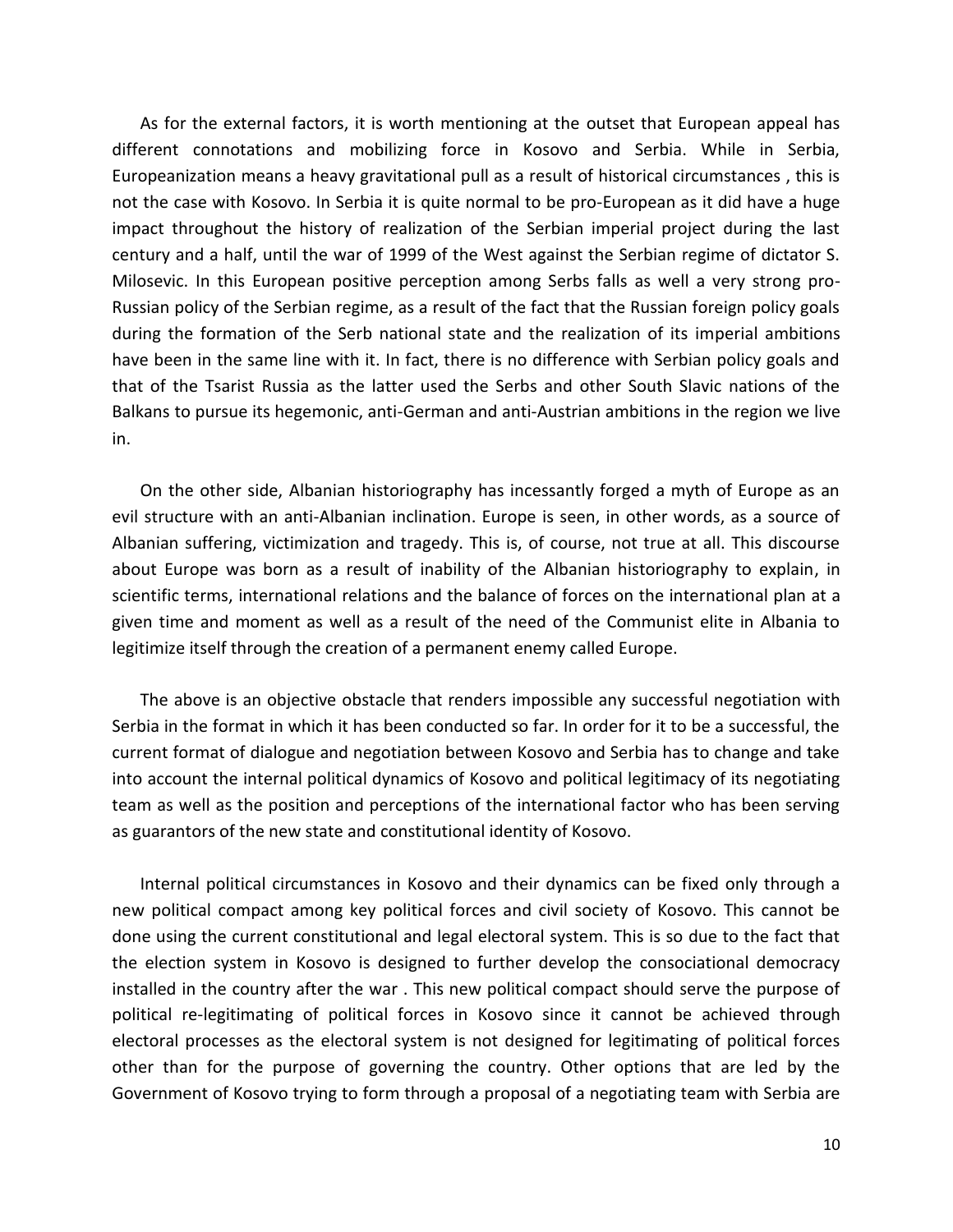nothing but an illusion: it is political forces themselves who should reach a consensus via a new compact among them.

As far as external dynamics are concerned, for the sake of regional and wider stability all sides, European, Serbs and Albanians alike should ask for American help and partnership in order for them to meditate Kosovo – Serb dialogue and serve as one of its key guarantors. Any other way is likely to only represent a waste of time and efforts as Americans are the only credible actor to impose solutions arrived at by the parties at the end of the negotiating process. They are the ones who have the heaviest leverage on Albanian side. As for the Serbian side, European influence is very credible and the leverage can be increased through concerted efforts by other actors as well, including the Russians. Why ask Americans for help then?

The main reason is the fact that the USA at present have many problems as they are involved in many issues around the world. For this reason, dealing with the Kosovo-Serbia dialogue makes sense for them only when both parties and Europe send a clear signal and message of their willingness to seriously engage in dialogue with the aim of reaching a legally binding agreement and implementing the same in good faith. If this is the case, then Americans can serve the purpose of guaranteeing the deal as they are the only ones who have means and global power to enforce the commitments willingly entered into by the parties. This would mean the partnership of the both sides of the Atlantic in the solution of a Kosovo-Serbia dialogue. Euro-Atlantic partnership has always been successful when it has been sincere and conducted through concerted efforts of its actors.

The key factor is, it goes without saying, the parties themselves: if the parties are willing to reach a negotiated settlement of the disagreements of all sorts, then guarantors as described above would have a very easy task. While for external actors peace and stability is of a paramount importance, apart from Russians who seem to have different stakes, for the parties themselves reaching a legally binding agreement would mean economic and social progress and full integration into Euro-Atlantic structures.

Only by pursuing this path can an agreement of a legally binding nature be achieved, with the mediation of three foreign actors, America and Europe with Russians playing a role in it as well. Such an agreement should have clear provisions on mechanisms, timing and guaranties for its own implementation, including sanctions for those who are singled out for misbehaviour and obstruction during the implementation process. Agreements reached until now between the two countries have had a horizontal effect and little appeal among ordinary citizens: the new one, legally binding agreement, should be of a vertical nature, integrate all other agreements reached previously so that ordinary citizens will understand that Kosovo and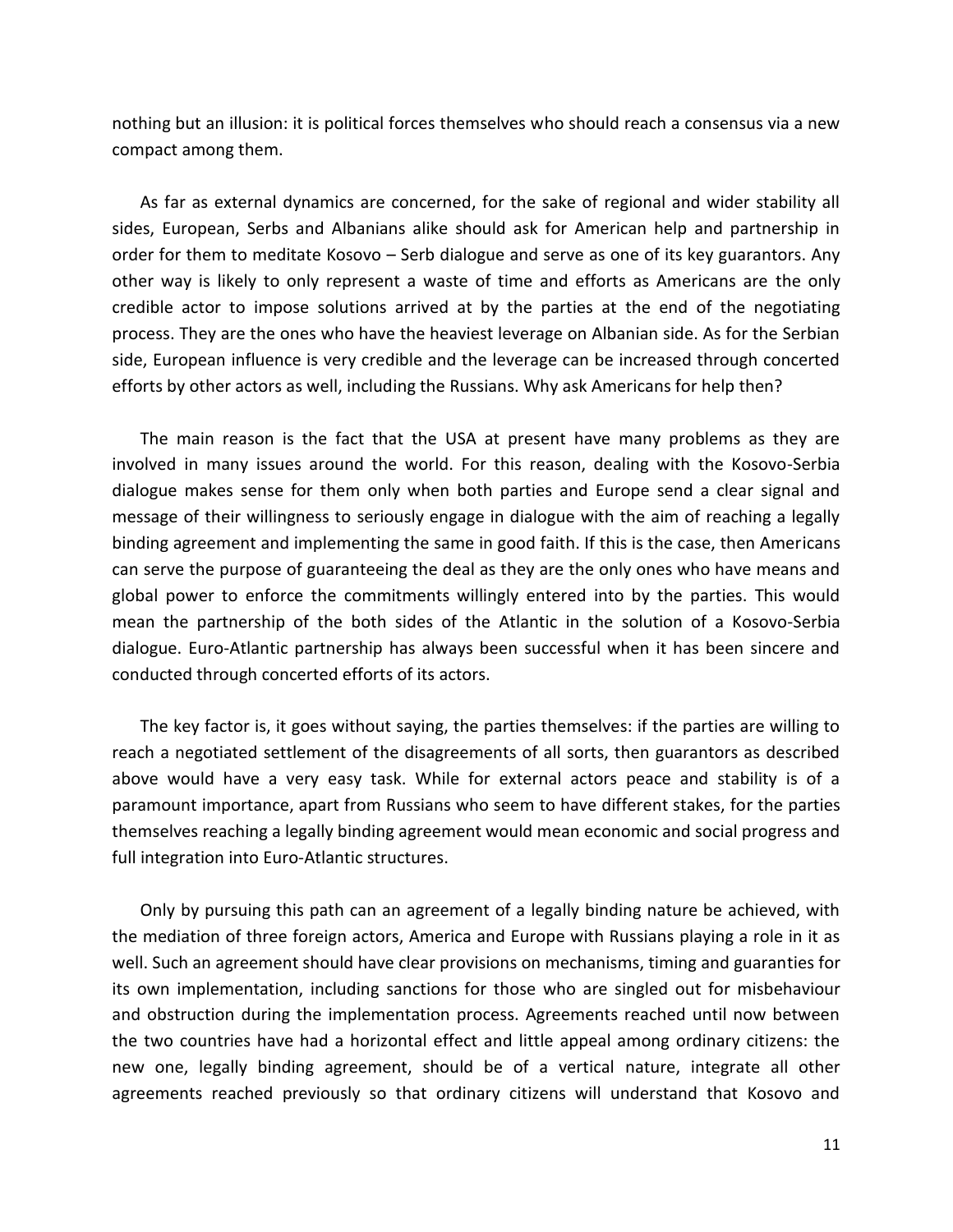nationalist agendas are closed while progress and prosperity in its Euro-Atlantic model lays ahead for all.

#### **II Obstacles of a Constitutional Nature**

Obstacles of this nature have to do with the role and position of the head of state of Kosovo according to the Constitution. Kosovo this year celebrated the first decade of its constitution. While in the Vienna talks leading to the independence of Kosovo there was no constitution or any legal act to frame the mandates of the Kosovo negotiating team, at present there are clear constitutional provisions limiting the prerogatives of the head of state in Kosovo to negotiate issues in connection with article 18.1 of the Constitution, that is, issues of peace, political and military alliance, borders and territory, foreign debt, human rights.

Kosovo, in line with the above, during its ten years of development as a state with a constitution has progressed a lot in terms of constitutionalism: its Constitutional Court has toppled two presidents, one speaker of the Assembly, mayors of municipalities in Kosovo, chief public prosecutor, presidents of the highest courts of the country and the like. There is no situation in which politicians and citizens alike do not refer to the Constitution of Kosovo as a reference point for solving their daily problems, including in the matter of human rights and fundamental freedoms. In other words, in Kosovo more than in any other country in the region the judicialization of politics and daily life has occurred, and that to the highest degree ever seen in the Balkans. This includes the Kosovo – Serbia dialogue: since its inception, the Constitutional Court has ruled on many aspects of the dialogue.

The final phase of the dialogue seemed to have started in April of 2018 with statements of the head of state of Kosovo saying that the swap of territories between two countries is an option for the achievement of a legally binding agreement between two countries. As soon as this happened, the media, civil society and the opposition rallied firmly against the move of the President of Kosovo who claimed for himself a constitutional mandate to negotiate and decide issues from article 18.1 of the Constitution. In Kosovo, according to Articles 4 and 83 of the Constitution, the President of Republic is the head of state, not the head of the executive. The issues from Article 18.1 of the Constitution, however, are not within the list of competences of the head of state as they deal with territory, political and military alliances, foreign debt, human rights and the like. Even in constitutional democracies with a presidential and semi-presidential regime such issues are not the matter for the head of state but for the representative of the sovereign, that is, the national parliaments. In other words, issues we are discussing, that is, the territory and borders, political and military alliances, foreign debt, human rights etc., represent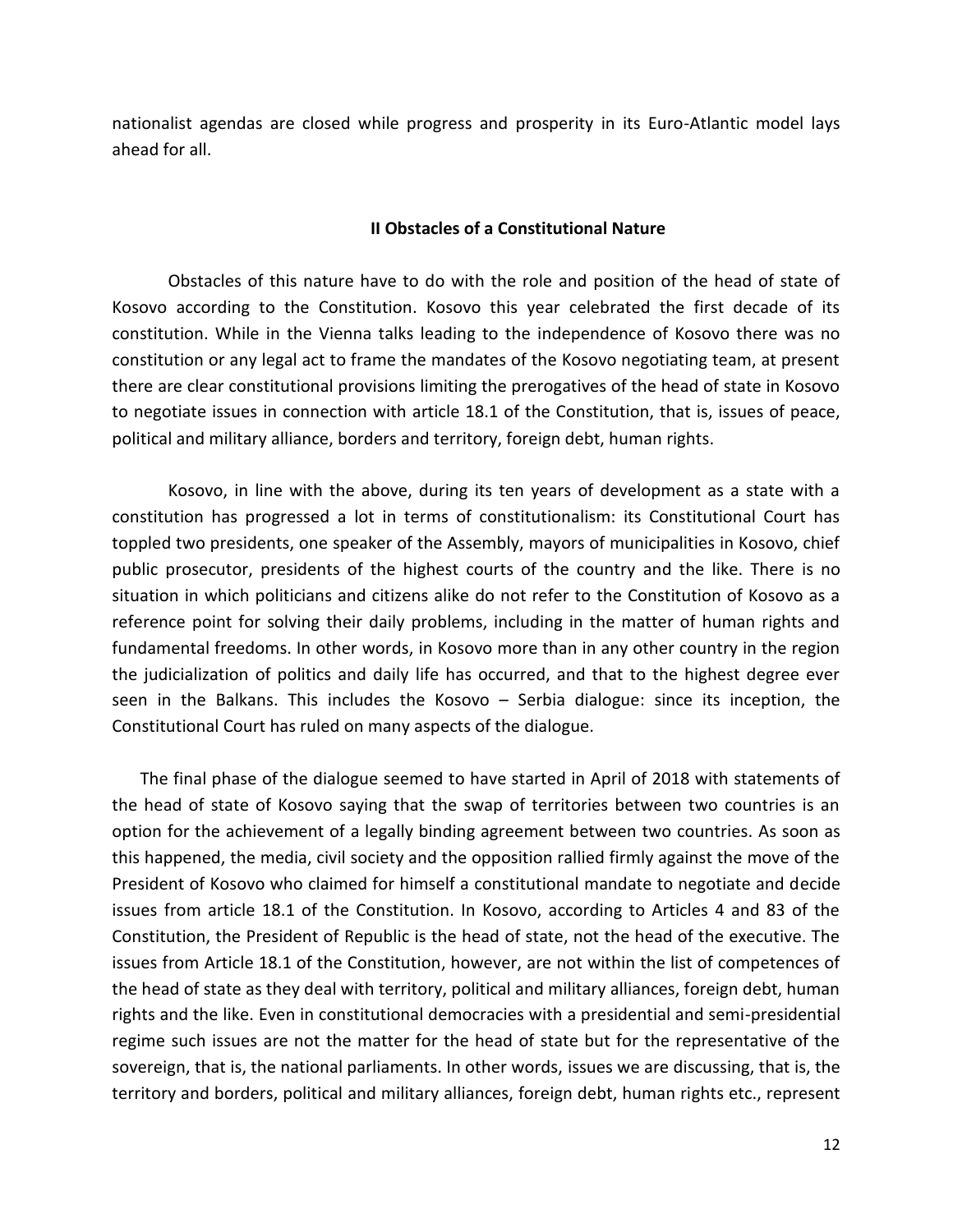a constitutional prerogative of the representative organ of a sovereign people – the national parliament. Constitutional limits to negotiate and decide on issues regarding national territory and borders, political and military alliances, foreign debt , human rights and the like exist in every constitutional democracy. In countries where the head of state is at the same time the head of the executive, the situation is slightly different favouring the head of state in terms of her/his constitutional right to deal with the above mentioned matters, but only at the negotiating stage . This will be discussed in the following line..

### **1. Constitutional Limits in Parliamentary Democracies**

In Kosovo as in other constitutional parliamentary democracies, be they a republic or monarchy, the President of the Republic is defined as the head of state, not the head of the executive, which is in the hands of Government of Kosovo. With the head of state is understood, according to traditional precepts of constitutional law, the highest official in the state representing the constitutional and legal unity of people and state and serving as guarantor of the stability and normal functioning of state and other public institutions. In this capacity, in line with the traditional precepts of constitutional law, she/he serves as a representative of the state domestically as well as internationally. In the Constitution of Kosovo these characteristics of the head of state are to be found in Articles 4 and 83..

In Kosovo, like in other parliamentary democracies, the head of state does not belong to any of the three separates powers – legislative, executive and judiciary. None of the thirty (30) competences of the President of Kosovo enumerated in Article 84 of the Constitution has an autonomous nature and they do not belong to any of the three state powers. These competences of the President of Kosovo serve to secure and guarantee normal functioning and stability of state and other public institutions. In addition to these two features, none of these competences have an active or executive nature: executive competences belong to the Government. This is not the case with countries belonging to the presidential and semipresidential constitutional systems, an issue to be discussed in the following paragraphs.

Notwithstanding the fact that in presidential and semi-presidential systems the head of state has some powerful executive prerogative, in matters of territorial and borders, military and political alliances, foreign debt, human rights and the like, the situation is not that much different with parliamentary systems. It suffices to compare countries such as the USA, France, Poland, Romania etc., belonging to the above noted presidential and semi-presidential systems. In both systems, above-noted issues belong to the national parliaments, while the head of state plays an important role in triggering the debates over them. This is not the case in parliamentary democracies, where the head of state is a symbolic figure and the highest official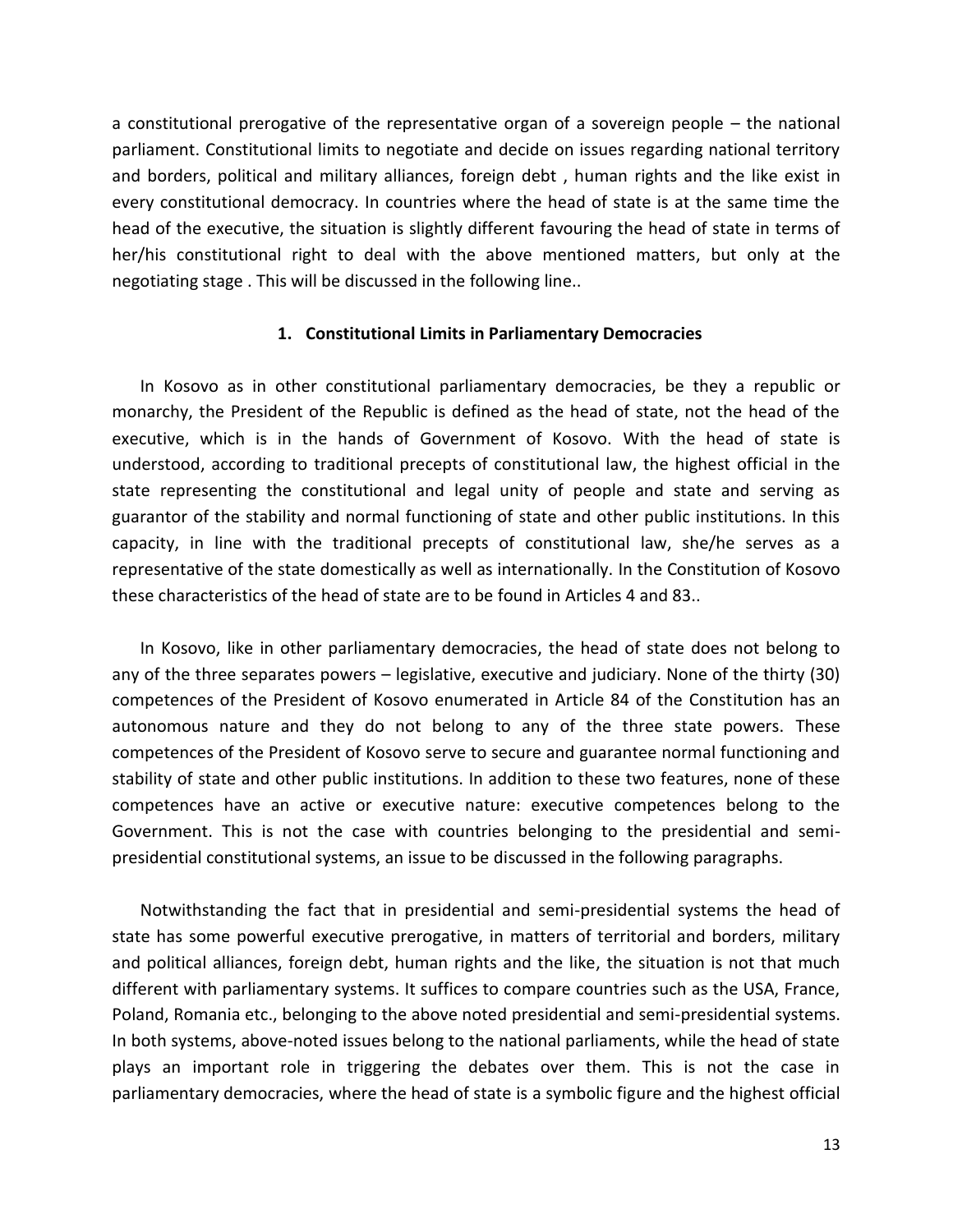in the state possessing only negative and neutral powers serving to balance the three other (classical) separated powers. In the case of Kosovo, this is made clear by the provisions of Article 18.1 of the Constitution.

In earlier times, the prerogative over territory and borders, political and military alliance, foreign debt and the position of citizens and the like belonged to the King or Queen. With the advent of constitutional monarchies this situation has changed: during the 19<sup>th</sup> century it was about to crystallize the rule according to which power did not have a divine roots. One of the consequences of this rule was that the territory did not belong any more to the King or Queen but to the state, that is, territory was considered to be one of the elements of the sovereign statehood. This meant that the territory was not a private property of the King or Queen but an essential element of statehood. This has not changed ever since and is reflected in every constitution of a sovereign and independent state, no matter the system of government. On the issue of state territory in every single constitution exists a very stringent and transparent set of rules limiting the power of any state organ to change its status and destination. The key aspect of this limitation is that the prerogative over national territory and borders rests firmly with national parliaments as representatives of the will of a sovereign people.

In what follows is our analysis of some of the parliamentary systems of some of the EU member states, that is, the analysis of the constitutions of some of them in terms of the nature of the special prerogatives in order for us to see to whom they belong and whether the head of state has any say in them.

Among the EU parliamentary democracies, in which the head of state is elected by the national parliament, we present the following provisions of their constitutions limiting severely the head of state to discuss and decide on issues noted above (territory and borders, military and political alliances, foreign debt and human rights and the like) :

- $\blacksquare$  provisions of Article 50 paragraph 1 (point 1 & 2) and Article 68 paragraph 1 of the Constitution of Austria;
- provisions of Article 84 paragraph 9 and Article 85 of the Constitution of Bulgaria;
- provisions of Article 2 paragraph 4, Article 8 and 81 paragraphs 1 (point 8) of the Constitution of Croatia;
- provisions of Article 11 in connection with Article 49 of the Constitution of Czech Republic;
- provisions of Article 94 paragraph 2 of the Constitution of Finland;
- provisions of Article 29 paragraph 5 of the Constitution of Ireland; and so on and so forth.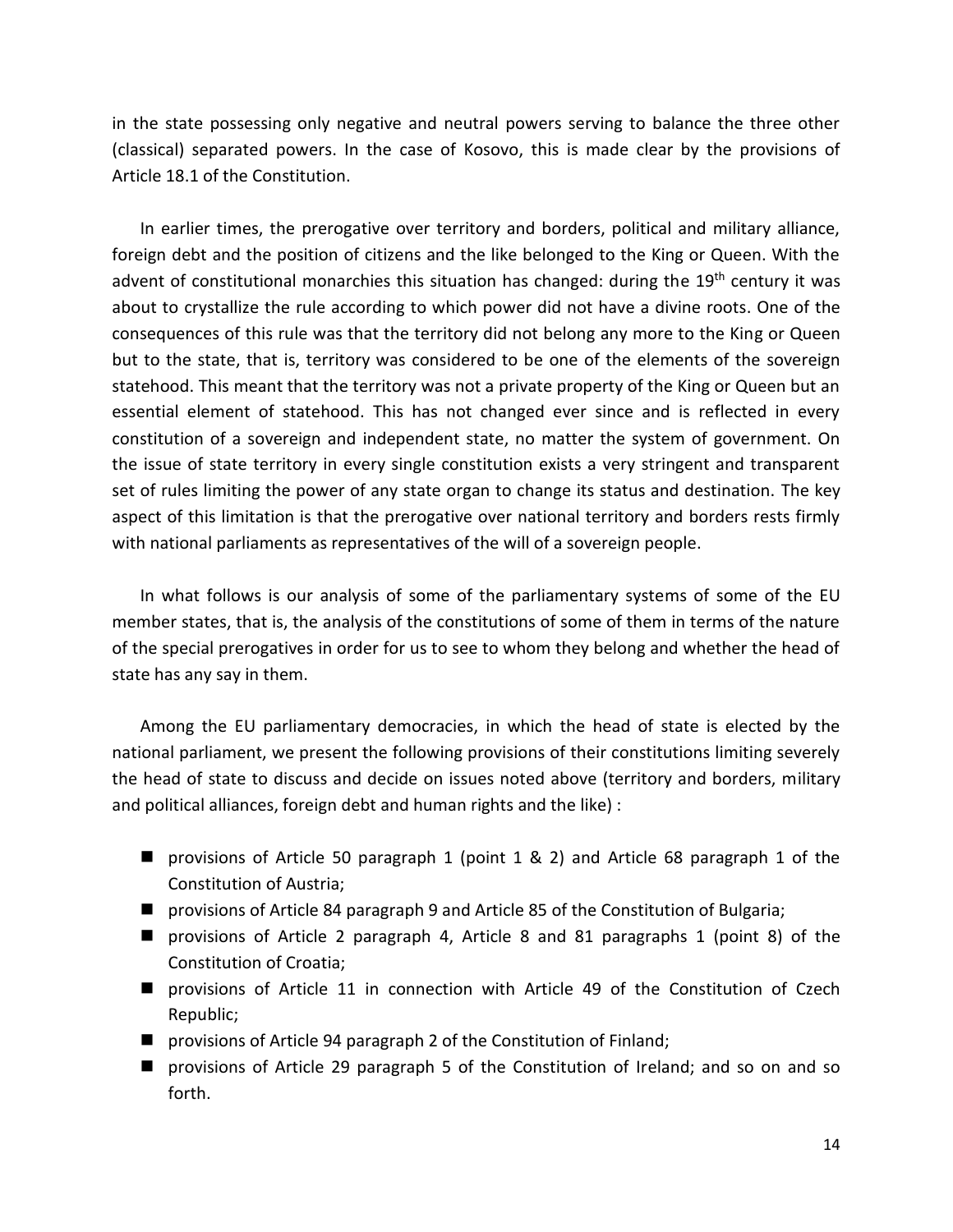The situation is not any different in EU countries with parliamentary system in which the head of state is elected by national parliaments. From these cases it can be seen very clearly that the head of state has no constitutional mandate to negotiate and decide over the issues having to do with territory, peace and wear, military and political alliances, foreign debt, human rights and other related issues. That this is so, it is said in the constitutional provisions of the countries as follows:

- provisions of Article 50 paragraph 2 of the Constitution of Germany . Furthermore, Article 20 paragraphs 2 & 3 of the Constitution of Germany say that referendum plus two third majority is required even for internal changes in borders having to do with lands (federal units in Germany);
- provisions of Article 28 paragraph 2 in connection with Article 36 |paragraph 2 of the Constitution of Greece require votes of two third majority of Greek parliamentarians for issues touching national interest and the cooperation with other countries;
- provisions of a single Article 80 of the Constitution of Italy leave no doubt as to the fact that issues such as international treaties on borders, foreign expenditures and other issues touching upon national interest are within the exclusive jurisdiction of the national parliament. Not only this! Article 87 paragraph three point 5 of the Constitution of Italy says that the President of Republic of Italy has the right to ratify an agreement only after receiving an approval by the national parliament.
- provisions of Article 9 paragraph 4 (under "a") of the Constitution of Hungary in the same manner like the Italian Constitution provides that parliament has to give assent to ratification of agreements by the President of Republic; and so on and so forth.

# **2. Constitutional Limits in Semi-Presidential Systems**

The situation is not any different in semi-presidential systems as far as the issue of territory and borders, military and political alliances, foreign debt , human rights and the like is concerned. The only difference is that in these systems of government national constitutions may allow the head of state the right to use military and other force to avoid an imminent threat to national security, while in time of peace the above-mentioned issues are an exclusive prerogative of the representatives of the sovereign, that is, the national parliament.

In what follows are some of the constitutional solutions of the EU countries with semipresidential systems:

■ provisions of Article 53 of the Constitution of France;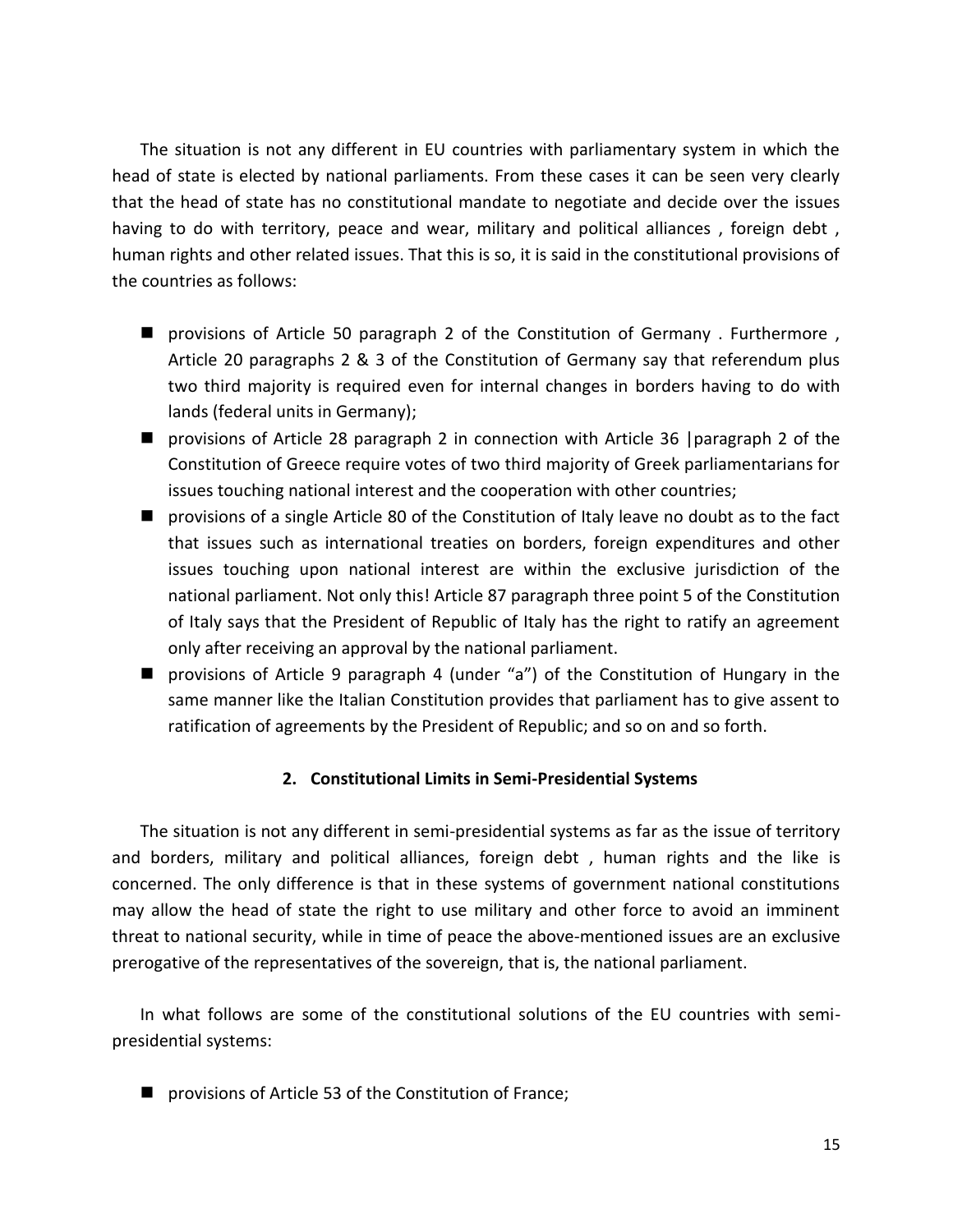- provisions of Article 10 in connection with Article 138 paragraph 1 of the Constitution of Lithuania;
- provisions of Articles 115.5 in connection with Article 161 (under "i") of the Constitution of Portugal, and so on and so forth.

In none of these provisions noted above can one find even the slightest doubt to the effect that the head of state could negotiate and decide on issues of territory and borders, military and political alliances, foreign debt, human rights and the like. In no constitution of semipresidential systems of EU countries, in other words, can one find any provisions authorizing negotiation or decision by the head of state in respect of international agreements or treaties that have as an object territory and borders, military and political alliances, finances and foreign debt, human rights and the like.

## **3. Constitutional Limits in Presidential Systems**

The only country in the EU having a presidential system is the Republic of Cyprus. This country resembles the case of Kosovo as to its type of democracy: in both cases there exists a consociational type of democracy in which social and other cleavages of society are further encouraged in order to promote harmony and social cohesions within the state. This aspect of the Cyprus democracy we shall not discuss today, leaving it for another time. The object of our discussion is the presidential system of this country. Although the President of Cyprus has executive powers, she/he cannot negotiate or decide on issues having to do with territory and borders, military and political alienates , foreign debt, human rights and the like. Alongside with the Council of Ministers, the President can sign and conclude international agreements that are of similar nature with those foreseen in Article 18.2 of the Constitution of Kosovo, that is, agreements not having to do with borders and territory, military and political alliances, foreign debt, human rights and the like. The latter are under exclusive prerogative of the national parliament of Cyprus while the former have an administrative and technical nature implementing an earlier agreement, treaty or any other duly undertaken international obligation ratified by the national parliament.

In other words, as far as the territory and borders, military and political alliances, foreign debt , human rights and the like are concerned national parliaments are an exclusive sovereign . It goes without saying that the negotiation over those issues is conducted by the Council of Ministers with the express approval of the national parliament.

Last but not least, like with Article 18.1 of the Constitution of Kosovo, there is a need for parliamentary approval through ratification of any agreement or treaty having to do with the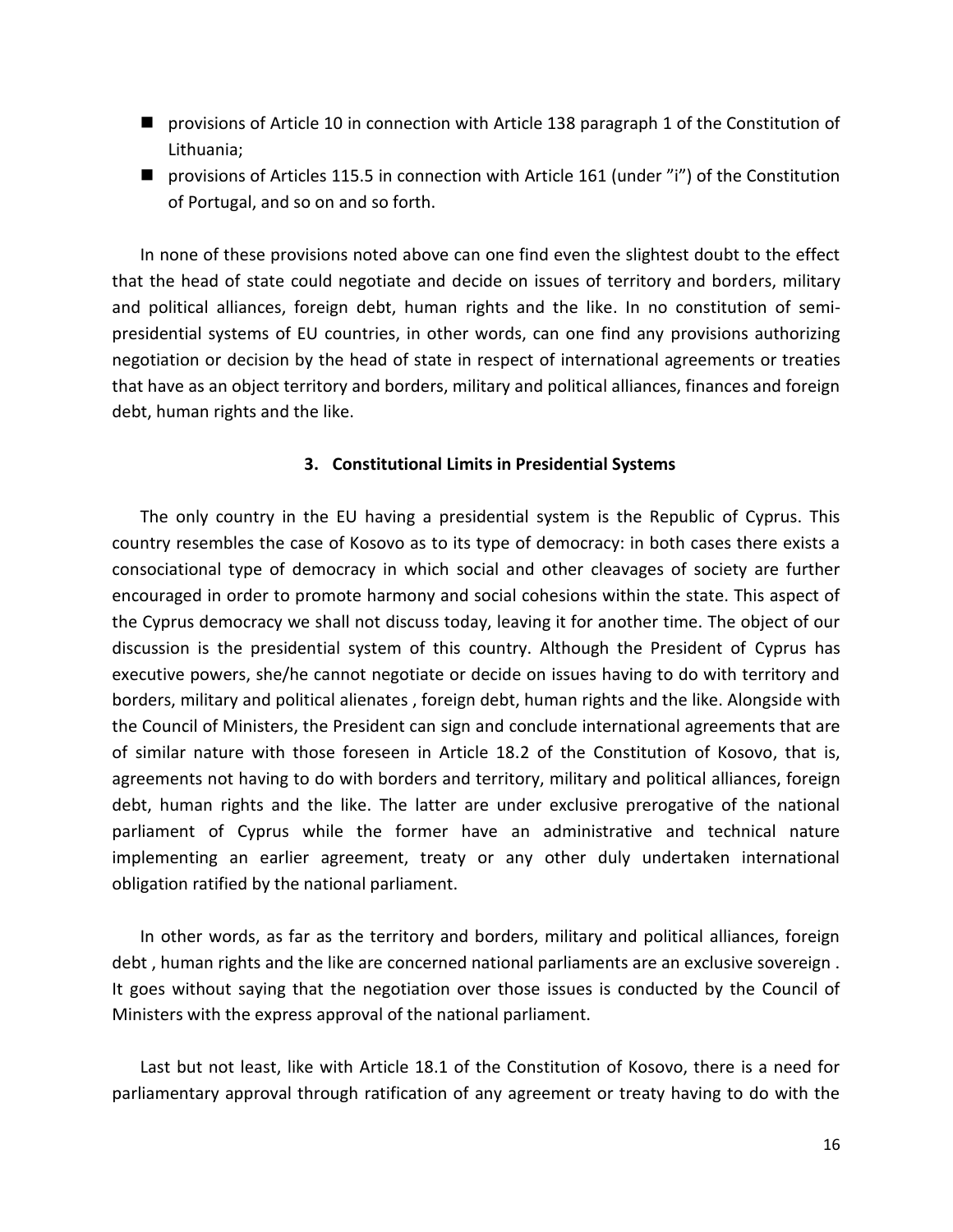territory and borders, military and political alliances, foreign debt, human rights and the like. As one can see from this discussion, in the Republic of Cyprus as well the head of state has no autonomous powers on issues of territory and borders, military and political alliances, foreign debt and finances, human rights and the like. This is made very clear in provisions of Articles 50 and 57 paragraph 3 in connection with Article 169 paragraphs 1 and 2 of the Constitution of Cyprus.

# **4. Constitutional Solutions in Kosovo's Neighbourhood**

In the countries within Kosovo's neighbourhood, which are without exception parliamentary democracies, the issues under discussion are not different from all cases described above. In other words, issue of territory and borders, military and political alliances, foreign debt and finances, human rights and the like belong to the prerogative of the national parliaments. Let us see how this looks in the countries bordering Kosovo.

- provisions of Article 121 paragraph 1 of the Constitution of Albania regulate in an unambiguous manner the above-matters, leaving to the national parliament the sole prerogative to authorize and regulate the negotiating and ratification of any international agreement or treaty dealing with the above matters;
- in Macedonia, the only country in the region giving a right to certain number of parliamentarians to propose the entry into union with other states, in provisions of Article 120 paragraph 2 of its Constitution says similar things with the Albanian Constitution. The acceptance of the above proposal made by parliamentarians, however, is done through two thirds of the members of the national parliament plus a decision by referendum which has obligatory nature.
- provisions of Article 99 paragraph 1 (points under 1 & 2) of the Constitution of Serbia are not any different from two above-mentioned constitutions of the Kosovo neighbours. Even more, one of its neighbours, Montenegro , has no provisions on territorial changes as a result of self-understanding that those changes can occur only through the consent of the national parliament or via referendum.

The situation on the other side of the Atlantic is not any different as well: in the United States, the staunchest supporter of Kosovo, there is a difference between international agreements and international treaties. The latter are understood as international instruments concluded with a foreign power or other subjects of international law and relations having to do with territory and borders, military and political alliances, foreign debt and finances, human rights and the like. That is, they have to do with all aspects touching upon national sovereignty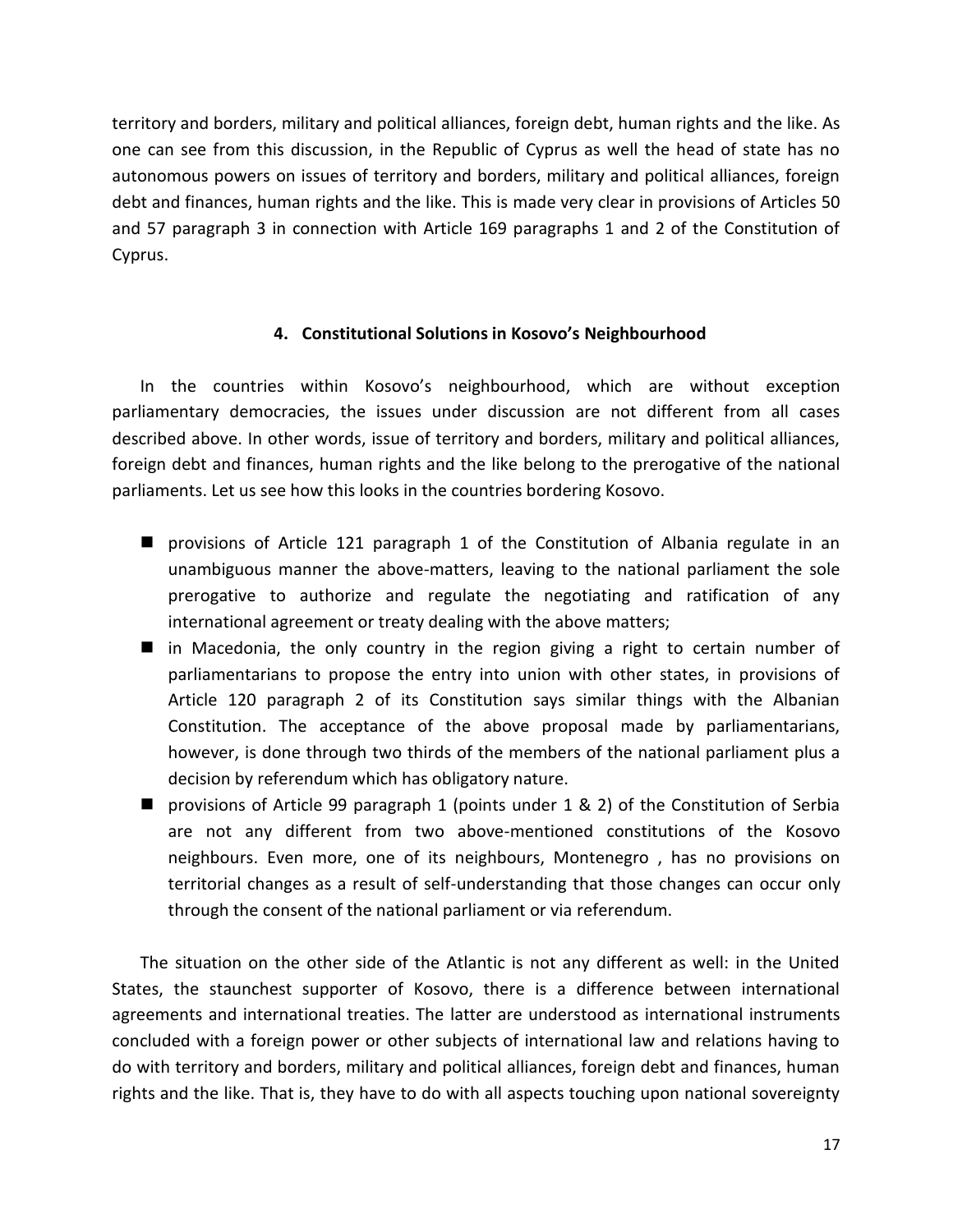or its limitations. International agreements represent all other instruments that can be concluded by the head of state or persons authorized by him/her, having an explicit constitutional authorization, congressional authorization or any authorization based on international law . These agreements do not have the nature and status of international treaties having to do with the above-noted matters. For international treaties, as opposed to international agreements, the advice and consent of the US Senate is required based on Article II, section 2 , clause 2 of the US Constitution.

# **5. New Constitutional Mandate and Legitimacy of the Negotiating Team**

Seen from the above, it clearly emerges that the Kosovo side of the delegation led by the President of Kosovo does not possess clear political and constitutional legitimacy. This is a result of the main conspicuous features of the constitutional system of Kosovo, modelled after the Western precepts of constitutionalism. These features relate to the following:

- first, issues of national sovereignty over territory and borders are an exclusive prerogative of the representatives of the people the single and only sovereign, that is, the national parliament of the country;
- second, no single state organ but the national parliament of Kosovo is authorized to negotiate and decide over the issues from Article 18.1 of the Constitution;
- third, issues from Article 18.1 of the Constitution touch upon the very essence of the national and constitutional identity of modern Kosovo, which require at any stage the consent of the two third majority of the members of the national parliament;
- fourth, for issues from Article 18.1 of the Constitution there can be decision-making through a national referendum only if there are new changes in the Constitution allowing for such a possibility; at present, no such possibility exists and this cannot be done through the ordinary legislations; only the Constitution can foresee the form, issue and content of the national referendum relating to matters from Article 18.1 of the Constitution;
- Least but not last, nowhere and at no time in a parliamentary democracy such as Kosovo can the head of state be authorized to ask the people a question through referendum: that prerogative belong only to the representative of the nation, that is, the parliamentarians as a whole (the national parliament).

From the above, it clearly emerges that the only reference point to solve the issue of legitimacy and the mandate to negotiate with Serbia over issues from Article 18.1 of the Constitution is the new process of re-legitimating or re-mandating of the new team or the same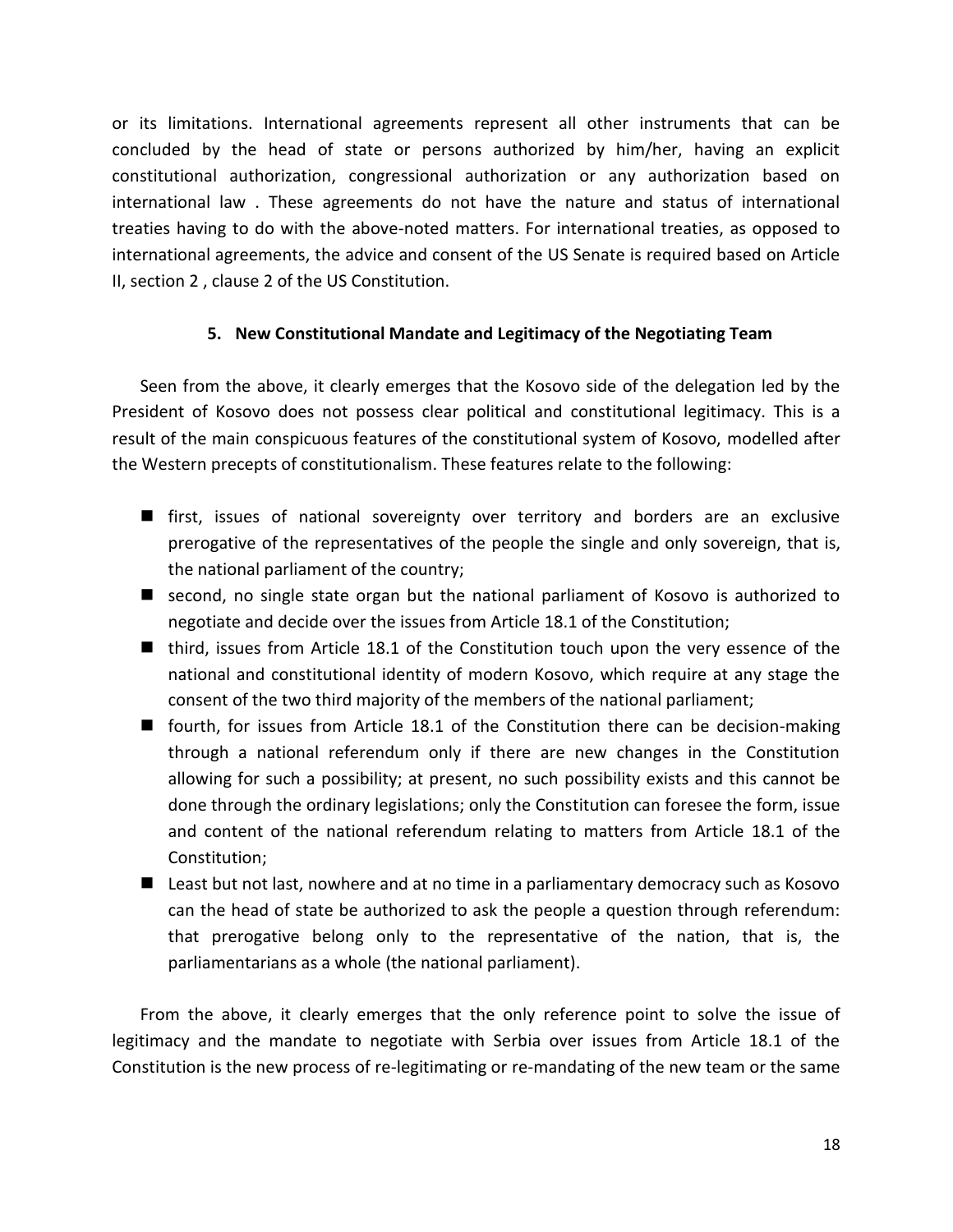team through the national parliament. Outside the provisions of the Constitution the negotiation and dialogue with Serbia cannot be valid and effective.

Without a clear mandate from the national parliament through an **ad hoc** decision mandating and legitimating a group of people to negotiate and dialogue with Serbia, with clear terms of reference, anything else short of it represents a lack of legitimacy and international and constitutional legal validity. This is so because there is at stake a national interest of the country for which all are authorized to be concerned and have their say through elected representatives. Not a single organ has this right but the Assembly of Kosovo, to authorize and form a negotiations team to conduct a dialogue with Serbia, with a clear mandate and terms of reference.

### **Conclusions**

In this paper, we have discussed the issue of obstacles in the negotiating process between Kosovo and Serbia. This is a discussion from the perspective of Kosovo.

During our analysis we have come to some conclusions as to the key obstacles staying in the way to a successful dialogue between the two countries. The first set of obstacles identified by us is political in nature and relate to the disadvantages of the Kosovo side in the dialogue. As we all know, so far the dialogue with Serbs from the Kosovo side has been conducted by Mr. Hashim Thaçi , first as Prime Minster of Kosovo and then (currently) as its President.

In both situations, Mr. Hashim Thaçi has been facing problems of political legitimacy. This is not the case with Mr. Alexander Vučić negotiating in the name of Serbia. While the Kosovo side faces the lack of political unity and cohesiveness, the Serbian side has made sure that it previously discusses the Kosovo issue with all actors of Serbian society. In particular, the role and position of the SPC has been influential as well as the role of the Serb intellectuals, with whom Serbian President has opened an internal dialogue long time ago, after he took power as the head of state in Serbia. This is not the case with the Kosovo president, which is facing a very strong opposition to the idea of negotiation with Serbia having a swap of territories as a leverage to obtain the full recognition of Kosovo's statehood and its integration within the UN and all international bodies. No internal dialogue has ever been tried by Mr. Hashim Thaçi with the aim to achieve an internal cohesion and maximal consensus within political forces of Kosovo.

The second set of serious obstacles which sits in the way to a successful dialogue between Kosovo and Serbia is constitutional in nature: while in the Serbian Constitution Kosovo